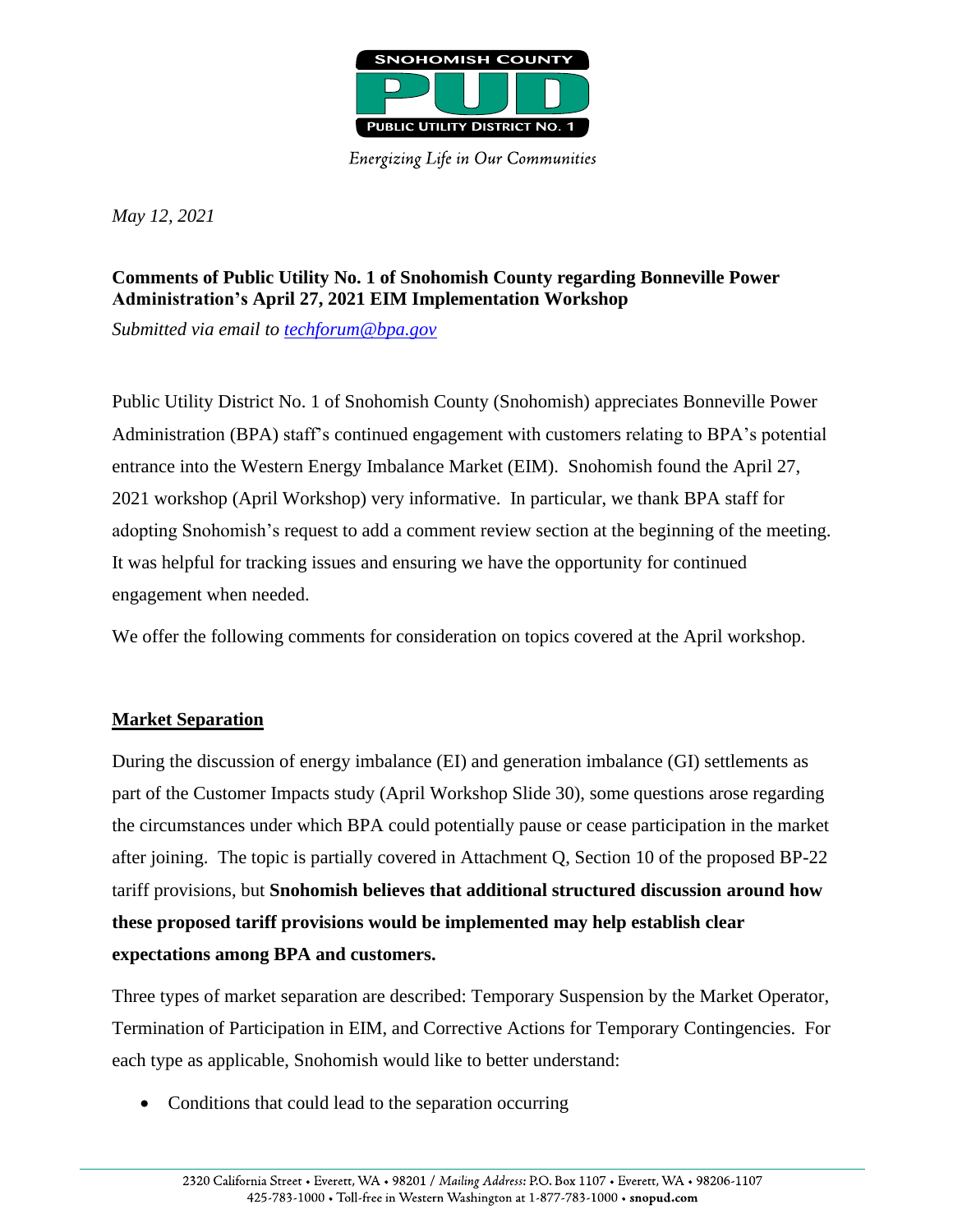Comments of Public Utility District No. 1 of Snohomish County October 13, 2020 Page **2** of **7**

- BPA's decision-making process, including customer input around separating
- Expected time to implement separation
- Notice provided to customers
- Operating procedures in the event of termination
- Customer impacts besides the change from Schedules 4e/9e to 4/9
- Other incremental actions BPA could take to address concerns that may be less drastic than separation
- Conditions, procedures, customer input, customer notification, and timeline for fully rejoining the market

### **Behind the Meter Non-Participating Resources**

Currently generators that are behind an LSE's POD meter and dedicated to serving the LSE's load are exempt from individual GI charges; instead the internal generation is netted against the LSE's load for purposes of EI calculation (see Generation Imbalance Service Business Practice, Section B). Our understanding from the discussion of Generators to be Modeled in EIM (April Workshop Slide 24) is BPA is proposing that in the EIM, all behind-the-meter resources larger than 3 MW would incur individual GI charges and would no longer be netted against an LSE's load and included in the LSE's EI calculation.

**Snohomish would prefer that BPA retain the current business practice of netting for imbalance settlement of behind-the-meter non-participating resources even if BPA joins** 

**the EIM.** Eliminating netting will add customer administrative burden in the form of additional meter values to check, additional settlement data to validate, and additional points of exposure to monitor for potential persistent deviation that may not truly be individually meaningful. It is not clear to Snohomish what would be the harm to BPA and/or customers of retaining netting, and whether that harm outweighs the benefits to customers of retaining netting. **Snohomish requests more information on BPA's rationale behind this proposed change.**

During the workshop, BPA staff did not have a clear response to customer questions about the treatment of behind-the-meter resources for periods that BPA is *out of* the EIM, and suggested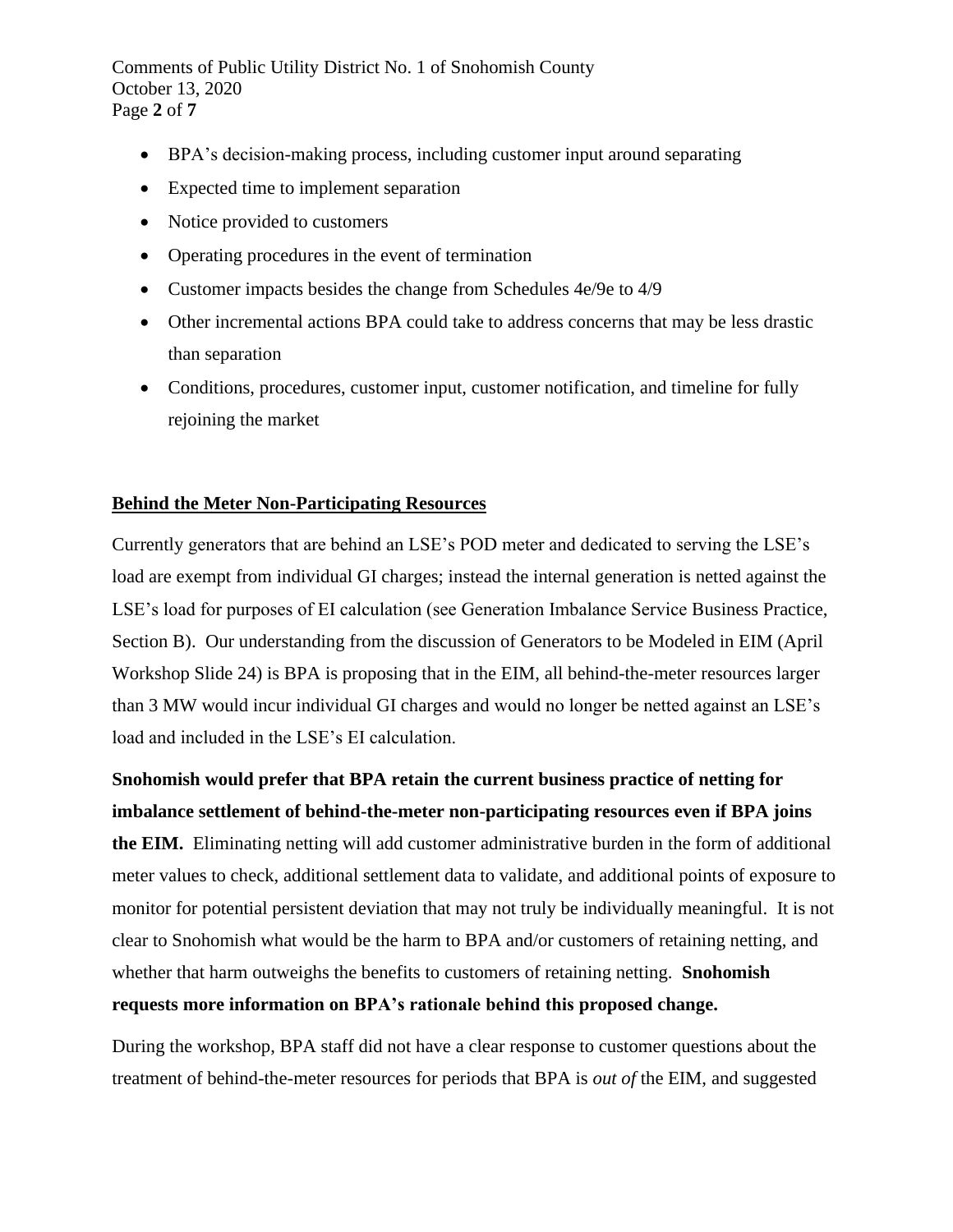Comments of Public Utility District No. 1 of Snohomish County October 13, 2020 Page **3** of **7**

customers follow up in written comments. **Snohomish also requests clarification as to BPA's proposal on the treatment of behind-the-meter resources during periods that BPA is** *out of* **the EIM.** During the workshop, BPA did not have a clear response to customer questions about this topic. As described above, Snohomish's preference is that BPA retain the current business practice. However, **if netting is not possible during periods BPA is in the EIM, then Snohomish suggests BPA revise the business practice along the lines of the following:**

- **In the period between the start of the rate period in October 2021 and when BPA joins the EIM, the current netting policy should remain in place**
- **After BPA has joined the EIM, during any periods when BPA is temporarily out of the market for a period less than one month, BPA** *should not* **revert back to netting**  because the administrative burden of changing back and forth may be greater than the burden avoided through netting for a short period**.**
- **However, if BPA exits the market permanently or expects to be out for longer than one month, BPA should revert back to the netting policy.**

## **VER Forecasting and Scheduling**

Snohomish appreciates the additional information provided on BPA's plans for Variable Energy Resource (VER) forecasting and scheduling in the EIM. We have specific feedback on two items.

### Scheduling Timelines prior to BPA joining EIM

Slide 36 contains a table showing requested and required schedule submissions covering the period between the start of BP-22 on 10/1/21 and BPA's planned EIM go-live date on 3/2/22. Snohomish is concerned about the potential implications of a required "final" schedule submission at T-57 prior to BPA joining EIM. It was unclear from BPA's presentation whether BPA is proposing that the "final" T-57 schedule would be used for financial settlements of imbalance, persistent deviation (PD), and intentional deviation (ID) prior to BPA joining the EIM. Further, it was not clear whether this deadline also applies to all schedule submissions (not only VERs) starting on 11/24/21. **Snohomish requests BPA provide clarity on these two**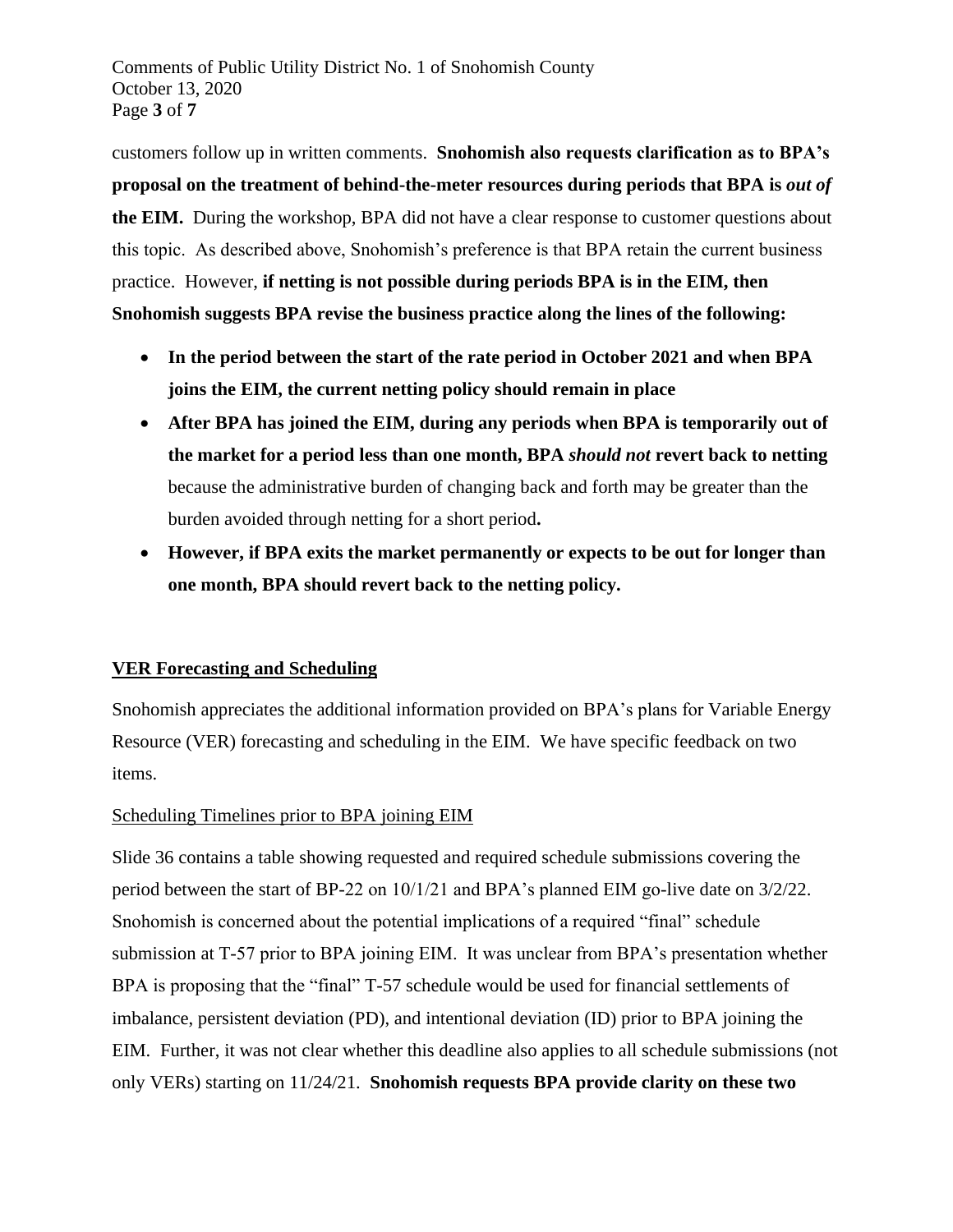Comments of Public Utility District No. 1 of Snohomish County October 13, 2020 Page **4** of **7**

# **points, perhaps as part of a broader discussion on BPA's operational and settlementrelated plans during the Parallel Operations period.**

In our prior comments in this workshop series we have encouraged BPA to include customers in the parallel operations process, as we believe this will help us ensure that we are ready for BPA's go-live. We are open, for example, to submitting draft schedules on the earlier EIM timelines based on our best information at the time. **However, during the period before BPA joins EIM, we believe that customers should retain the ability to update schedules up until the current T-20 deadline, and that these updated schedules should be used for any financial settlements, including EI, GI, PD, and ID.** There are two main reasons for this.

First, just as BPA will be using the parallel operations period to test new systems, internal processes, interfaces with CAISO, etc. we anticipate using this period to adjust our own internal processes, test any new communications interfaces with BPA, etc. There may be some "growing pains" or other issues that arise during this period when we are all working to get ready, and just as BPA will not be subject to any EIM settlements from CAISO during this period, we don't believe that customers should be subject to financial implications arising from using the EIM scheduling deadlines prior to BPA joining the market.

Second, prior to BPA joining the EIM, Schedules 4 and 9 will be in use for energy and generation imbalance, rather than schedules 4e and 9e. One major change between the new 4e/9e schedules relative to the existing 4/9 schedules is the elimination of the EI and GI bands which effectively act as a pricing penalty for large imbalance quantities. Part of the rationale for BPA Staff's proposal to eliminate the bands is to help mitigate the harm to customers of any potential imbalance increase due to the earlier EIM scheduling timelines (see August 26, 2020 Workshop Slide 18). Using the earlier EIM scheduling timeline prior to joining the EIM, while simultaneously using the EI and GI bands under Schedules 4/9 would not provide that same mitigation.

### Forecast delivery changes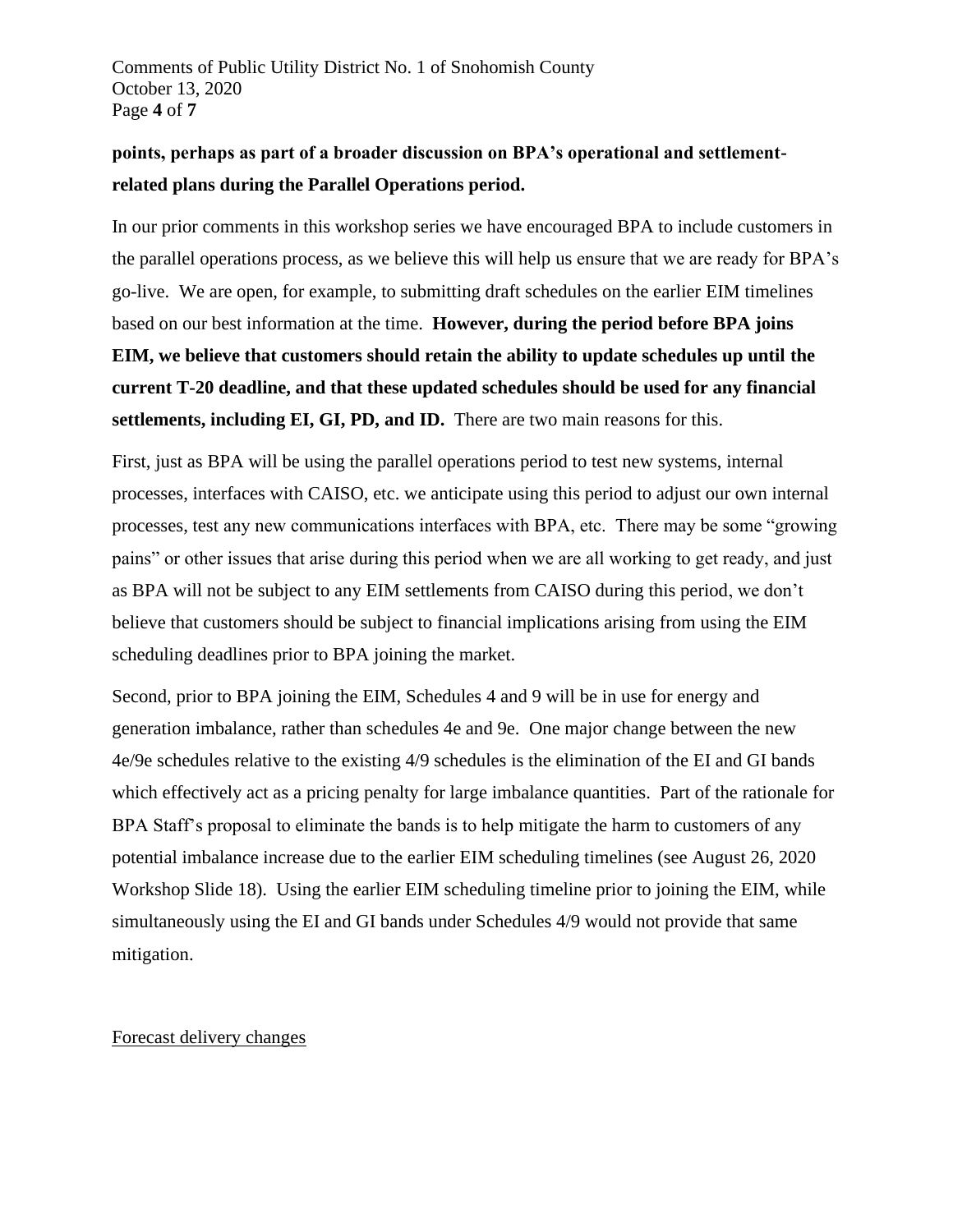Comments of Public Utility District No. 1 of Snohomish County October 13, 2020 Page **5** of **7**

Snohomish looks forward to forthcoming details on the new VER API. Slide 34 states that BPA will post the forecast for 5 minutes before the next update. **Can BPA clarify whether a particular vintage forecast would no longer be available after the next update? If so, Snohomish would recommend retaining at least the T-70 vintage forecast for an extended period of time.** This value is particularly important because it will serve as the basis for the intentional deviation penalty. In the event of a communication error or other issue that prevents the customer from pulling the value in the 5-minute window, it would be helpful to be able to go back and retrieve it later for scheduling and settlement validation purposes.

#### **Tag Status and Scheduling Deadlines**

During the workshop, a question arose regarding the required status of E-Tags submitted to meet the T-57 base schedule submission deadline. **Snohomish requests clarification as to whether tags must be approved, or whether pending tags will be allowed for this purpose.** The treatment of pending tags will impact both non-federal generators that use the summation of E-Tags as the source of its base schedule and Variable Energy Resources that are subject to intentional deviation penalties. The EIM section of CAISO's Tariff includes approved, pending and adjusted E-Tags to determine import and export Base Schedules (Section 29.34). **Snohomish recommends that BPA also allow pending tags to be used to determine base schedules.** In Snohomish's experience, counterparties do not always actively approve E-Tags and rather allow the E-Tag to be passively approved, which may make submitting approved tags infeasible in light of the 13-minute window between the T-70 VER forecast and the T-57 tagging deadline.

#### **Data Reporting**

Snohomish thanks BPA for proposing to include some EIM reporting during the Quarterly Business Reviews (QBR) and looks forward to the discussion that was postponed until the May workshop. We offer some preliminary feedback based on the information provided in the April Workshop slide deck that we hope that will help inform the discussion in May.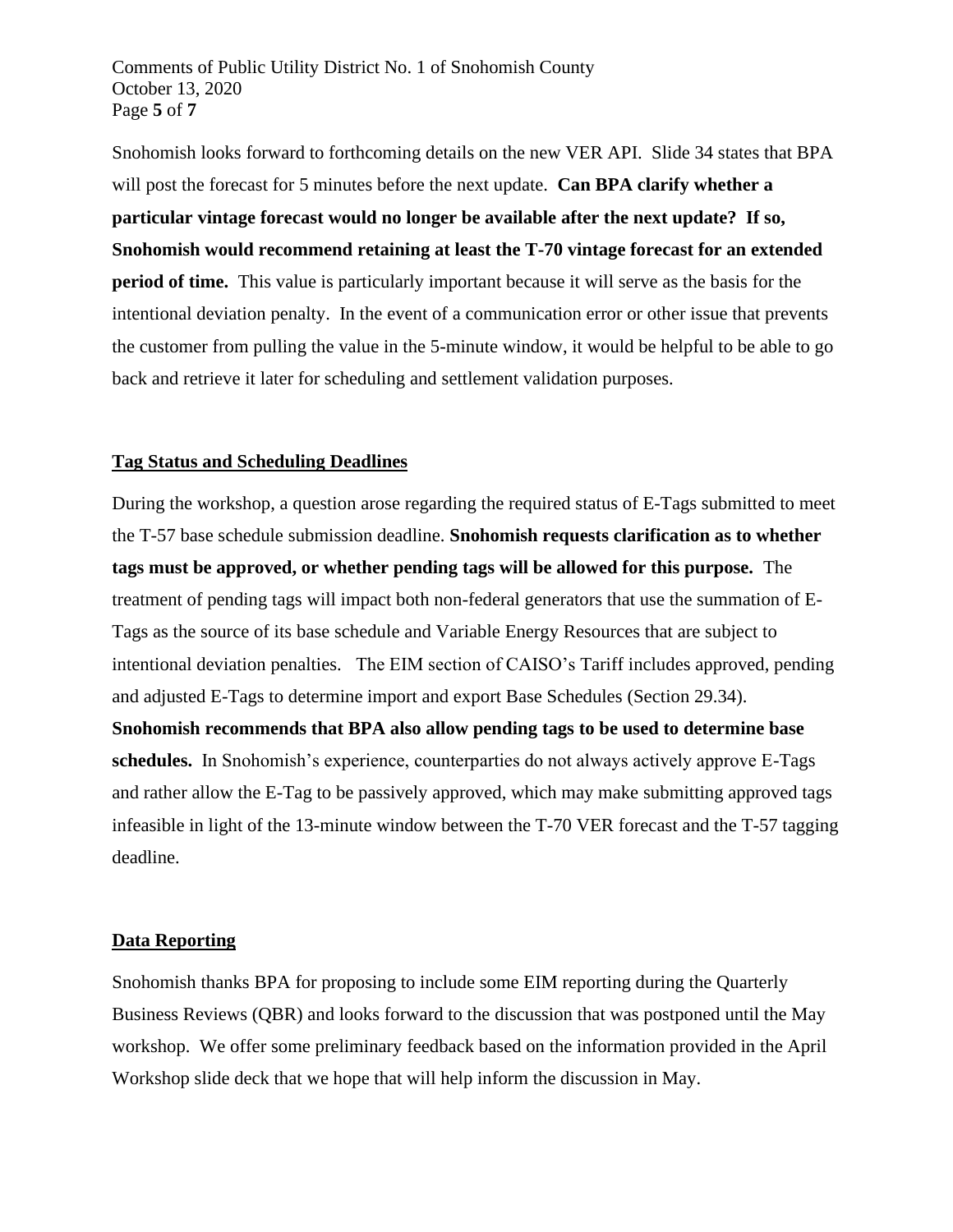Comments of Public Utility District No. 1 of Snohomish County October 13, 2020 Page **6** of **7**

We believe that including the CAISO quarterly benefit report and qualitative market updates are a good start and also support the additional suggestions provided by PPC in their April Workshop comments. During the Phase III workshops and ongoing rate case, there have been several issues for which BPA and/or customers suggested revisiting a decision for future rate periods after BPA has joined the EIM and has operational experience and/or data to work with. We have listed some issues that could benefit from post-go-live reporting below and would like to work with BPA and customers to determine specific reporting metrics that may be useful.

- EIM Benefits forecast for power rates
- Allocation of Power Services actual EIM dispatch charges and credits between the composite and non-slice cost pool
- Impacts to BPA's Area Controlling Supplier Emission Factor of EIM participation and of being deemed delivered to CAISO
- Allocation of EIM congestion rent associated with ETSR transmission donation
- Allocation of EIM Entity charge codes (base, neutrality, over/under scheduling, other)
- Impacts and results associated with BPA's approach to passing the balancing test and other resource sufficiency evaluations.
- Effectiveness of persistent deviation penalty in the EIM environment and whether it should be retained

## **Prior Comment Follow-Up**

### GHG Accounting

In our comments following the March workshop, we requested that BPA conduct regular analysis and reporting to customers about the impacts to BPA power revenues and its ACS emissions factor, and establish limits or guardrails around deeming to avoid runaway emissions factor increases. BPA responded that the ACS factor is public information and that BPA will provide information on updated ACS factor at the following QBR.

Snohomish does not believe this response adequately addresses our request. We appreciate that the ACS emissions factor is public information, but it is an annual metric and only updated after the fact, when it is too late for BPA to change EIM bidding practices to impact the ACS emissions factor. We hope that internally, BPA can establish some metrics to estimate and monitor impacts of EIM dispatch on the ACS value closer to operational timeframes in order to preserve its ability to make adjustments to BPA's approach to EIM bidding, including the hourly